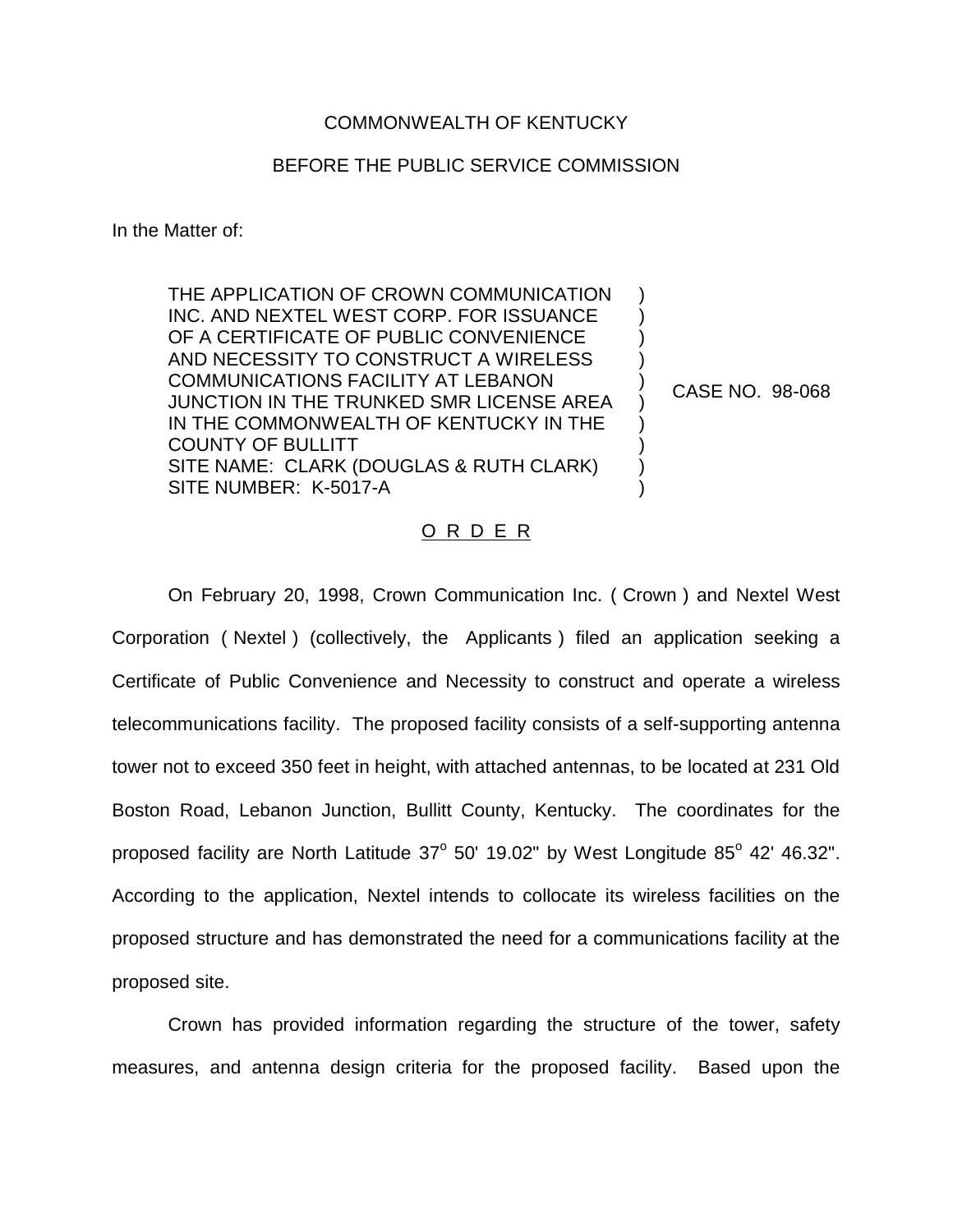application, the design of the tower and foundation conforms to applicable nationally recognized building standards, and the plans have been certified by a Registered Professional Engineer.

Pursuant to KRS 100.324(1), the proposed facility's construction is exempt from local zoning ordinances. However, the Applicants have notified the Bullitt County Joint Planning Commission ( Planning Commission ) of the proposed construction. The Planning Commission filed comments and intervened in this proceeding, but later withdrew its objections. The Applicants have filed applications with the Federal Aviation Administration ("FAA") and the Kentucky Airport Zoning Commission ("KAZC") seeking approval for the construction and operation of the proposed facility. Both decisions are pending.

The Applicants have filed notices verifying that each person who owns property within 500 feet of the proposed facility has been notified of the pending construction. The notice solicited any comments and informed the property owners of their right to request intervention. In addition, notice of the proposed construction has been posted in a visible location for at least two weeks after filing the application. The Commission received comments from one area property owner but no request to intervene has been filed. Pursuant to Commission Order, Nextel investigated collocating on a nearby telecommunications tower but determined that collocation on the existing structure would not be feasible.

Pursuant to KRS 278.280, the Commission is required to determine proper practices to be observed when it finds, upon complaint or on its own motion, that the facilities of any utility subject to its jurisdiction are unreasonable, unsafe, improper, or insufficient. To

-2-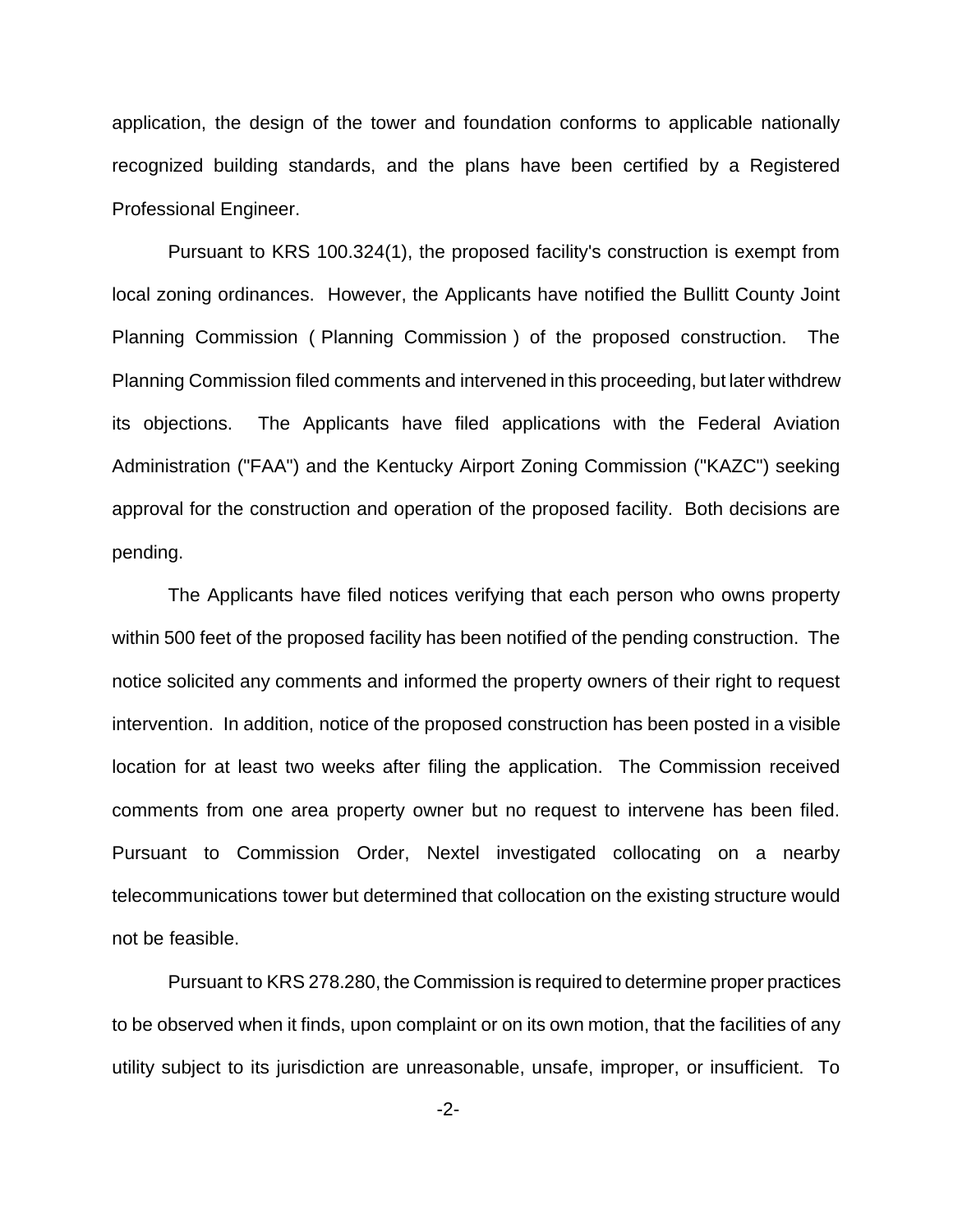assist the Commission in its efforts to comply with this mandate, Crown should notify the Commission if it does not use this antenna tower to provide service in the manner set out in its application and this Order. Upon receipt of such notice, the Commission may, on its own motion, institute proceedings to consider the proper practices, including removal of the unused antenna tower, which should be observed by Crown.

The Commission, having considered the evidence of record and being otherwise sufficiently advised, finds that Crown should be granted a Certificate of Public Convenience and Necessity to construct the proposed facility.

IT IS THEREFORE ORDERED that:

1. Crown is granted a Certificate of Public Convenience and Necessity to construct a self-supporting antenna tower not to exceed 350 feet in height, with attached antennas, to be located at 231 Old Boston Road, Lebanon Junction, Bullitt County, Kentucky. The coordinates for the proposed facility are North Latitude  $37^{\circ}$  50' 19.02" by West Longitude  $85^{\circ}$  42' 46.32".

2. The Applicants shall file a copy of the final decisions regarding their pending FAA and KAZC applications for the proposed construction within 10 days of receiving these decisions.

3. Crown shall immediately notify the Commission in writing, if, after the antenna tower is built and utility service is commenced, the tower is not used for a period of 3 months in the manner authorized by this Order.

-3-